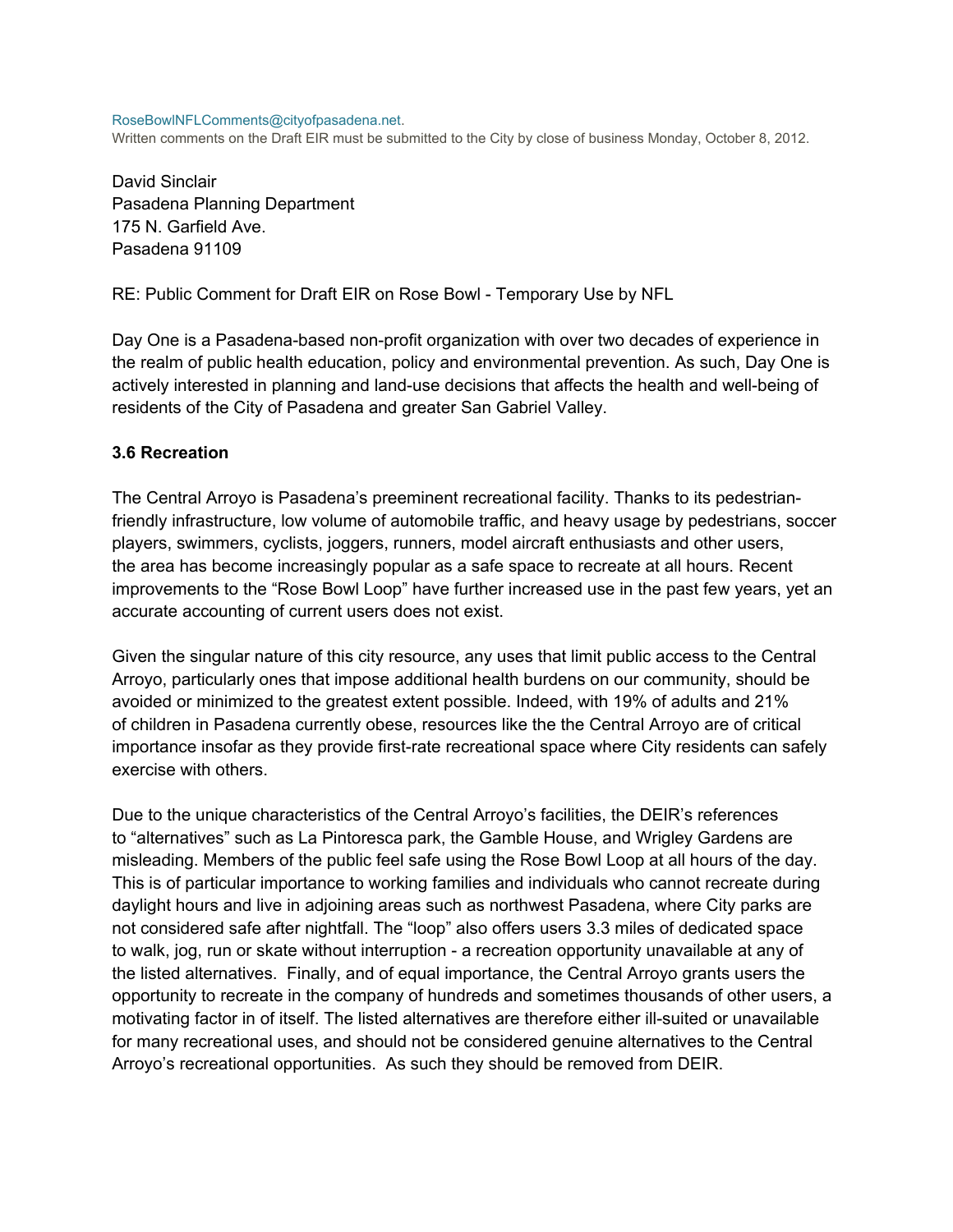The DEIR also fails to recognize that the intensification of use associated with an enormous increase in annual users would have deleterious impacts on the Central Arroyo's recreational facilities. Five years of NFL football at the Rose Bowl would generate an estimated 4-5 million game day users, and result in the loss of approximately 125 days - as opposed to the current 60 - of recreational use by the public. Yet no mitigation efforts to rehabilitate and restore the resulting damage has been proposed.

The DEIR seeks to mitigate the loss in recreational space by recommending that the Rose Bowl Operating Committee (RBOC) maintain access to the Central Arroyo for all recreational users during NFL and "other" displacement events. Unfortunately this mitigation is completely unrealistic, and should be removed from the DEIR. For UCLA and other displacement events, the Central Arroyo is closed for all recreational users 6 hours before the event, and does not reopen for 2 hours after the event. Yet these hours do not accurately reflect the impact of game days, which generate higher than average volumes of traffic, restrict parking, and produce other disturbances that impede recreational use of the loop and other facilities outside of this window of time. Indeed, event setup, breakdown, and cleanup all limit opportunities to safely recreate in the Central Arroyo before and after large events.

**Recommendations** - While no level of mitigation will offset the loss of the Central Arroyo's unique recreational opportunities, the DEIR should propose more robust mitigation steps, including:

- Improve lighting and security at adjacent parks to enhance safety on game days.
- Remove delineators along the Rose Bowl loop on game day (as opposed to a day prior as is now the case) and replace them within 4 hours of the conclusion of the game. These reflective pylons enhance the safety of loop users from automobile traffic and should not be removed longer than absolutely necessary.
- Rehabilitate/repair trails and other infrastructure resulting from increase in large event users.
- Improve lighting around Rose Bowl Loop to enhance safety of pedestrians during displacement events.

## **Public Safety**

Game days constitute a unique public safety and public health challenge for the host community. According to researchers such as Virginia J. Dodd and Tavis Glassman from the University of Florida, sports-connected drinking commonly results in binge drinking. With an estimated 90% of large event attendees depending on automobiles to access the Rose Bowl, alcohol-use norms associated with college and NFL football games increase the numbers of impaired motorists on city streets.

The impact of an increase in motorists traversing City streets under the influence of alcohol has not been adequately examined by the DEIR. As a result steps to mitigate this impact of an increase in displacement events to host the NFL have not been proposed by the consulting team. This oversight should be addressed in the final EIR, including recommendations.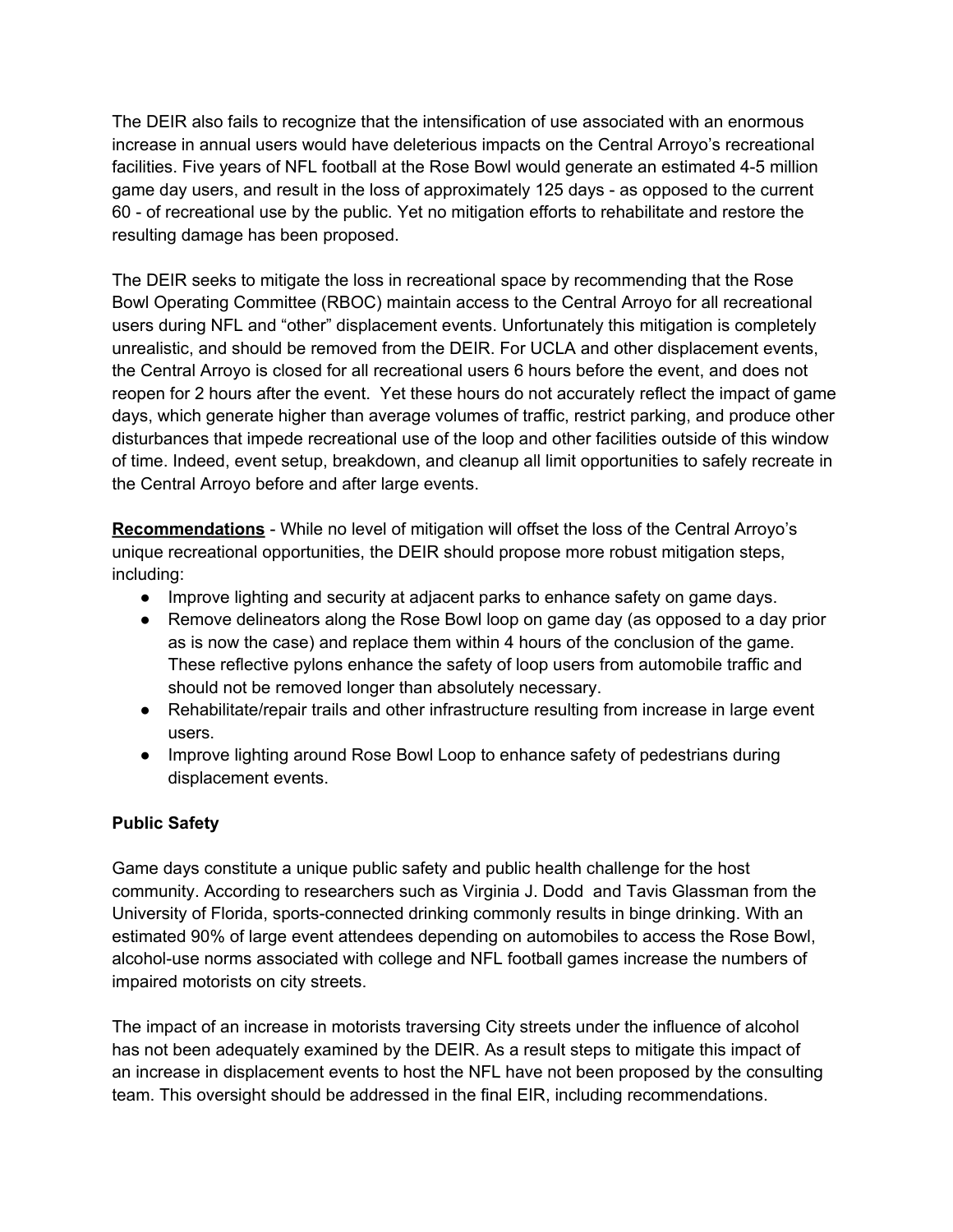The RBOC's current policies around alcohol use should also be strengthened if additional displacement events are permitted. Although recent changes to the stadium's tailgating policy were a step in the right direction, there is substantial room for improvement. For example, the Rose Bowl website's "[Vehicle](http://www.rosebowlstadium.com/RoseBowl_tailgating.php) [Tailgating](http://www.rosebowlstadium.com/RoseBowl_tailgating.php) [Policy"](http://www.rosebowlstadium.com/RoseBowl_tailgating.php) page prompts members of the public to call or email if they witness unruly behavior, yet does not list an actual number or email account.

### *"If you see rivalries or other incidents where there is a threat of violence or other conduct getting out of hand, please email [a special email account will be established ] or call [a special number will be established] to report the location and to describe the incident."*

While the efficacy of email on event days is questionable, at the very least an emergency number to call should be prominently displayed on the website. Displacement event signage urging members of the public to call/text a designated number(s) should also be created and displayed at all large events.

To mitigate the effects of event-day binge drinking, researchers recommend that organizers provide more alcohol-free game day alternatives, and that areas for tailgating parties be designated, and the number of tailgating hours permitted limited.

Especially when considering the different fan bases of UCLA and NFL football, stronger, acrossthe-board standards that incorporate evidence-based strategies should be adopted for all major displacement events at the Rose Bowl to mitigate the deleterious impacts associated with tailgating, alcohol use and alcohol-impaired driving.

**Recommendations** - Further mitigation needs to mitigate the impact to public safety and emergency services on event days. The following recommendations include evidence-based methods to reduce the negative impacts to public safety on game days.

- **Reducing Drunk Driving** 
	- **Institutionalize DUI checkpoints**  at least two DUI checkpoints should be set up along ingress/egress routes on all Game Days.
	- **Increase visibility of DUI enforcement**  enforcement activities should be made highly visible on to amplify their preventative impact as much as possible. Possible strategies include:
		- Placement of the City's DUI enforcement trailer prominently at venue entrances;
		- Posting of DUI Enforcement signage/notices on other venue vehicles;
		- Announcement of enforcement efforts on stadium PA every game and on containers (e.g., beverage, concessions) served inside of stadium.
- **Promoting Public Transportation**  Additional incentives to encourage the use of public transit should be added, including: